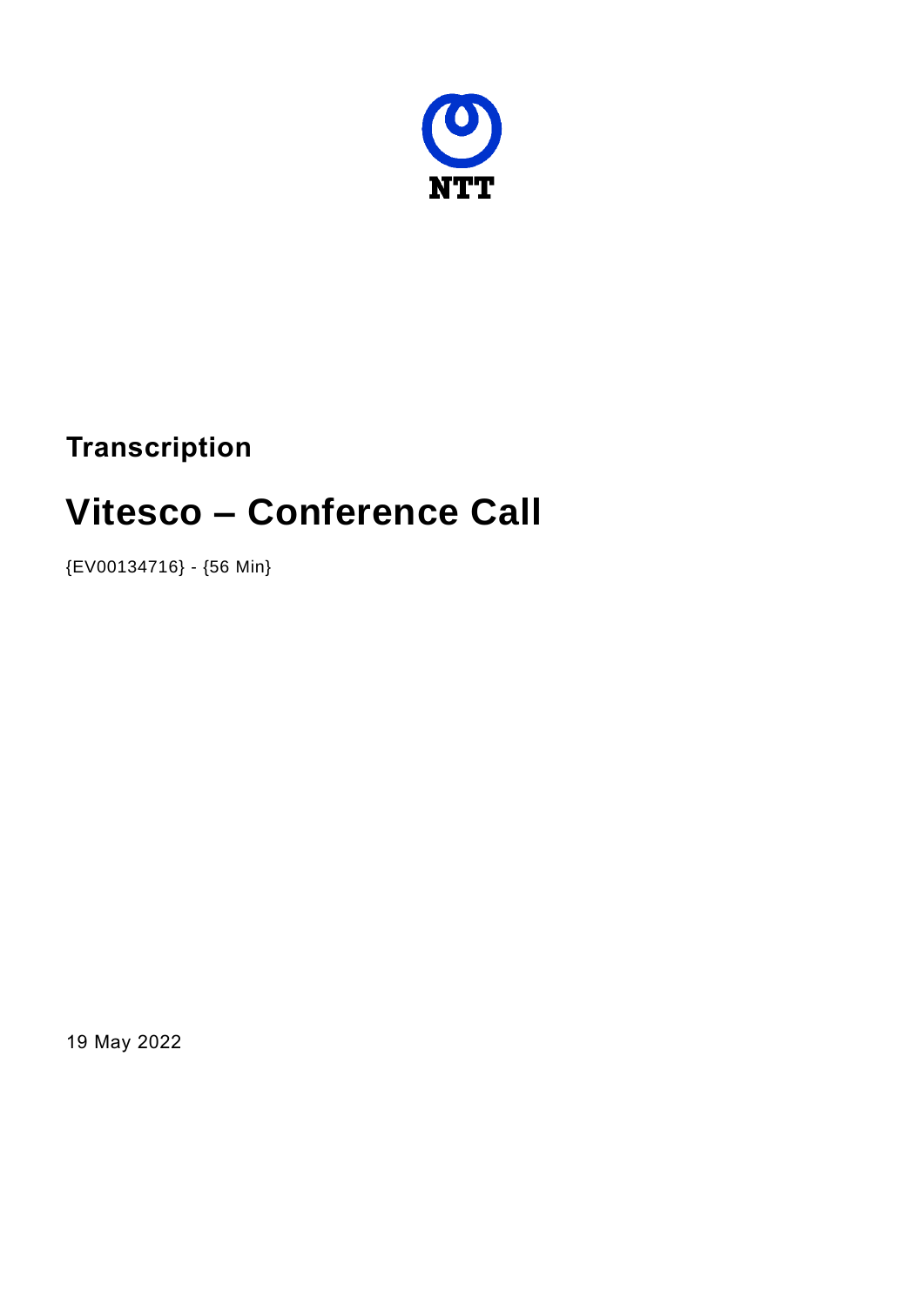

**Vitesco – Conference Call** {EV00134716} - {56 Min}

# **PRESENTATION**

# **00:00:02 Operator**

Dear ladies and gentlemen, welcome to the conference call of Vitesco Technologies Group AG. At our customer's request, this conference will be recorded. As a reminder, all participants will be in a listen only mode. After the presentation there will be an opportunity to ask questions. Any participants with difficulties hearing the conference, please press star key followed by a zero on your telephone for operator assistance. May I now hand you over to Heiko Eber, head of IR, who will lead you through this conference. Please go ahead, sir.

# **00:00:33 Heiko Eber (Head of IR)**

Good morning. Thank you, operator. Ladies and gentlemen, I'm very happy to welcome you to our call on the financial results of the first quarter 2022. The following presentation and our quarterly statement have been published today at 7am Central European Time on our Investor Relations website, in the reports and presentations section. In addition, the presentation has been sent to you by email earlier today. You can also find an overview of the most important KPIs on a quarterly basis, available for your convenience on the website. We will also make a recording of this webcast available. Before we come to today's agenda, you have certainly all taken notice of our already known disclaimer. As you may have seen in your invitation, Andreas Wolf, our CEO, and our CFO Werner Volz are here to guide you through our presentation of the financial results. As always, they will report on the most important developments in the recent quarter, the group and business unit development, as well as our cash flow and balance sheet. In addition, we will give you an update on our outlook. Afterwards, of course, both gentlemen will also be available for a Q&A opportunity. And, as always, we highly appreciate your feedback. Please feel invited to reach out to our IR team. We will collect your thoughts and jointly work on continuous improvements. And now, without further ado, let me head over to our CEO, Andreas Wolf

# **00:02:13 Andreas Wolf (CEO)**

Thank you, Heiko and thank you very much ladies and gentlemen for joining today. I am really glad that we can report successful first quarter 2022. Sales, profitability, and cash flow came in ahead of expectations. That was, by the way, the reason for the pre-release of our Q1 figures on April 26. We concluded the first quarter with sales of 2.3 billion despite the ongoing semiconductor shortages, regional lockdowns in China as you know, and other supply shortages. This included sales of electrified business of €263 million, so roughly 12% of the Group sales. With €45 million adjusted EBIT 2% percent margin, we continue to improve our profitability. Also, our cash flow of €48 million proved to be resilient in a very difficult market environment. But it is not only the financials that made this quarter successful. We managed to secure an order intake of €4.5 billion in this quarter alone and €3.7 billion, that means more than 80%, came from electrification orders.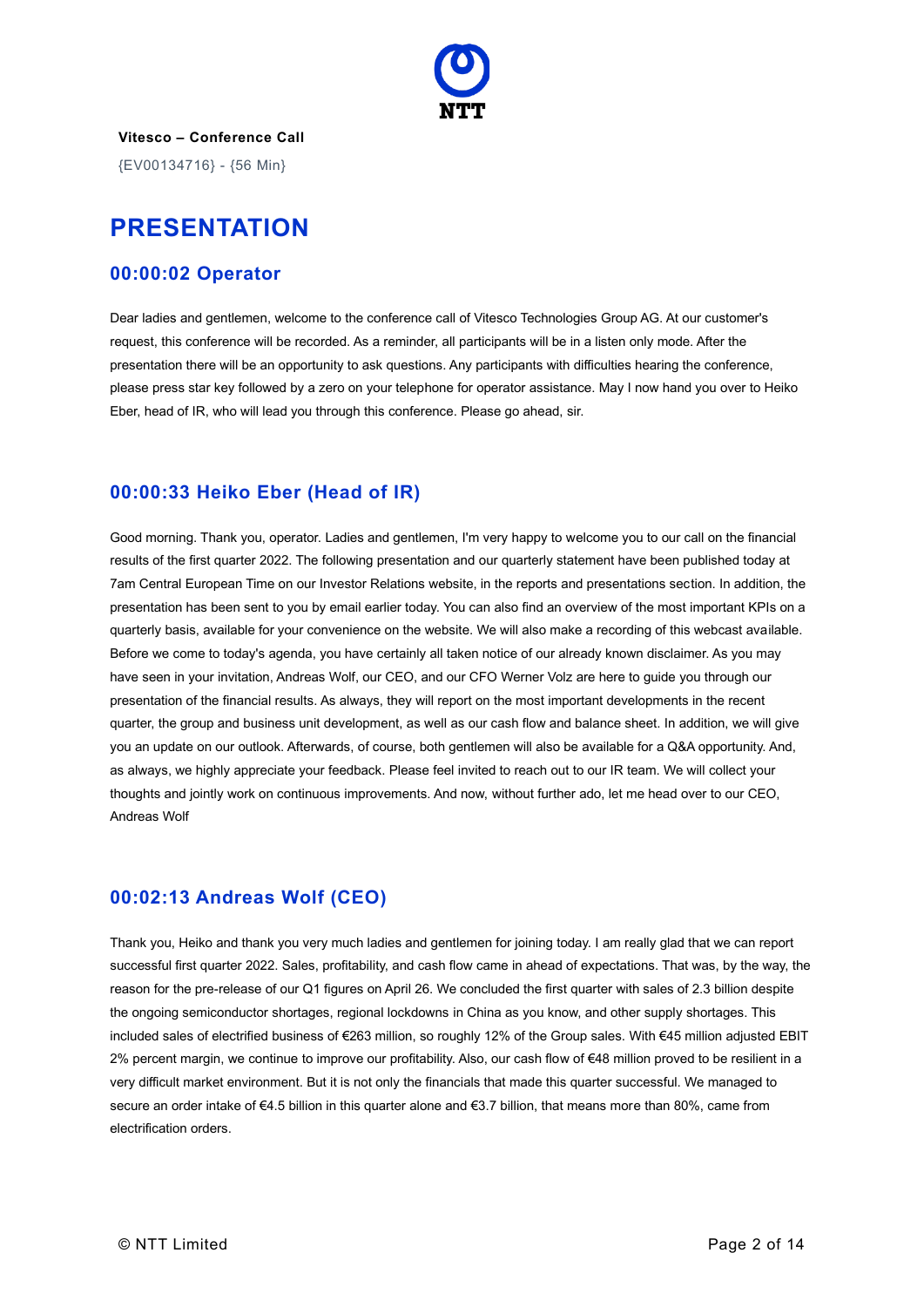

{EV00134716} - {56 Min}

We already announced the €2 billion order intake with the Hyundai Motor Group for our EMR4 during the presentation of our 2021 full-year results at the end of March. This is a three-in-one system in a market where everybody was worried about insourcing tendencies. And in addition, we were also awarded with multiple additional awards, for example, almost three €700 million for the EMR3 and almost €600 million for silicon carbide high voltage inverters.

From an order intake perspective, also the second quarter promises to be very successful. We keep up the good momentum and were awarded early May for the battery management system, from one of our global customers. This business amounts to another €1.7 billion lifetime sales. We will supply the 400- and 800-volt battery management system for the battery electric vehicles of our customer. The system consists of our battery management controller and the self-supervision circuit. These components wirelessly communicate with each other, and even though we just now acquired this business, it is our clear target to start production already early 2024.

By the way, with the order intake of 2022, we have now fully booked the business we require to achieve our midterm sales targets for the electrification technology business unit of more than €2 billion. And what I am really happy about is, looking at the order intake, it really goes across the whole portfolio, inverters, eaxles, battery management systems and so on. This proves that what we have explained in other rounds, that we have a very attractive portfolio, we are now taking this momentum into 2022.

But let us now get back to the first quarter. As you can see, the difficult market environment took its toll. The sales of the first quarter was slightly below the prior year, even though FX effects were helping by 4%. Nevertheless, we managed to increase our profitability to 2% of sales, a significant improvement compared to the previous year. Besides the operational improvements and our strict working capital management, also the low capex in quarter one contributed to our free cash flow of €48 million. The prior year figure of €239 million was still heavily influenced by spin-off effects. As explained already last year, it was clear that this was not a representative level of cash generation. Our equity ratio improved by more than two percentage points year on year but was rather stable compared to the year-end 2021 ratio.

I mentioned the difficult market environment a couple of times already, especially in Europe went down dramatically another time compared to the prior year. But also North America and several other countries in the world could not keep up with the light vehicle production of the previous year. Continuous semiconductor shortages, the regional lockdowns in China due to the zero COVID policies, and of course the war in Ukraine were the main factors. The drop in our strongest market, Europe, once more lead to negative effects and our sales mix. And despite the strong market drop in Europe, our core technologies outperformed the market by 2.6 percentage points. On an overall group level however, we could not outperform the market after organically growing by minus 5.6%. The reasons and the main drivers behind these developments will now be presented by Werner Volz.

#### **00:08:09 Werner Volz (CFO)**

Thank you, Andreas. Hello and welcome also from my side. Andreas mentioned it already, with our Group sales of €2.3 billion, we were not able to outperform the market. In fact, we came in 1.1 percentage points lower than the light vehicle production. Besides the semiconductor shortage, we were suffering over proportionately from the market drop in Europe, our traditionally strongest market. In addition, especially the regional lockdowns in China impacted our sales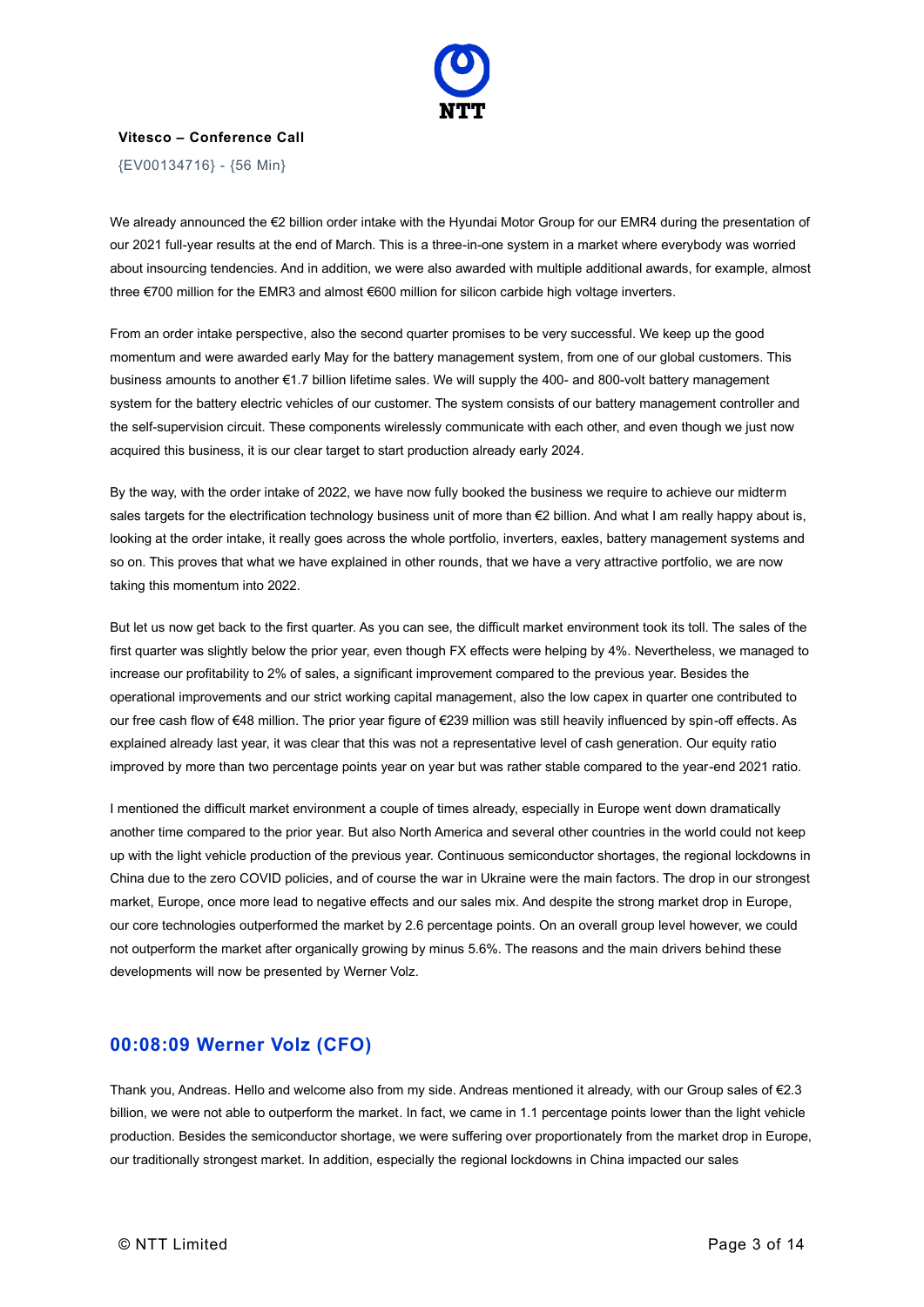

{EV00134716} - {56 Min}

development further. We lost 1 to 2% of our quarterly sales volume due to the respective lower production output. Currency effects, on the other hand, were a major positive contributor in Q1. Compared to the prior year, they provided 4% tailwind to our sales and main effects came from the Chinese renminbi and from the US dollar.

If we now look at the adjusted EBIT, I would like to mention a 25 million special burden in Q1 in 2021. This was due to additional supplier charges, which we were able to renegotiate in Q2 of 2021. This resulted in a positive effect of more than €15 million in Q2 2021. As we announced during the annual press conference, we also had to deal with overall increasing cross costs from categories such as our raw materials and electronic materials, freight and energy, amounting for the first quarter to roughly €90 million and burdening our numbers on the bottom line. We are in negotiations with all of our customers, but currently still below the level of 80% cost recovery, which we want to achieve for the full year. Consequently, we should see some positive catch-up effects from our negotiation efforts in the second half of this year. Nevertheless, our margin, excluding electrification technology, which of course still is in a ramp up mode, was at solid 5.4% in Q1 Despite these headwinds.

Looking at electrification technology, I have to report that the semiconductor shortages, meanwhile, led to comparable effects, as in the other business units and resulted in a slight sales decrease. In the past quarters, so in last quarters 2021, we still enjoyed sales growth despite increasing headwinds. Especially the German market drop now led to the overall small sales decrease for electrification technologies. Nevertheless, we managed to further increase our profitability due to ongoing operational improvements, which led to an improved gross margin of now 3%.

Let me highlight another big achievement for our electrification technology business, which is really important. Out of the €3.7 billion electrification order intake Andreas mentioned earlier, €3.5 billion were booked in ET. And as Andreas also mentioned, with that, our midterm sales target of €2 billion is now fully booked and remains unchanged. However, regarding the future sales development of electrification technology, I would like to make one comment. Please do not expect continuous growth rates above 40% in the years 2022 and 2023. When we took over in 2018, we as a new management team put an utmost focus, a clear focus, on developing platform-based products which are modular, scalable, and therefore also profitable. These standardized platforms are the reason why we are currently so successful in terms of order intake. But that is also the reason why we slowed down acquiring new orders in 2019 and beginning of 2020, by all means, orders not matching with our platform concept. The slightly slower growth rates in 2022 and partially in 2023 are a result of this diligent decision back then. We should see further acceleration of sales again towards the end of 2023 and beginning of 2024.

On slide 10, we see that electronic controls, as in the previous quarters, was impacted most by the semiconductor shortage, both on the top line and on the bottom line. And despite 4% tailwind from FX, we reported sales below the prior year. However, we managed to increase the profitability despite the volume reduction compared to the prior year, even if you kept in mind that the previous year was impacted by the already mentioned additional cost of €25 million, of which €15 million occurred in EC. Our core technologies in EC reported €605 million of sales at a 2.1% adjusted EBIT margin. This was already better by 2.5 percentage points than the previous year, despite continuous and even increasing headwinds from the overall market conditions. A prerequisite for further improving our margins here in this business is the assumed recovery of the cost increases in the coming quarters.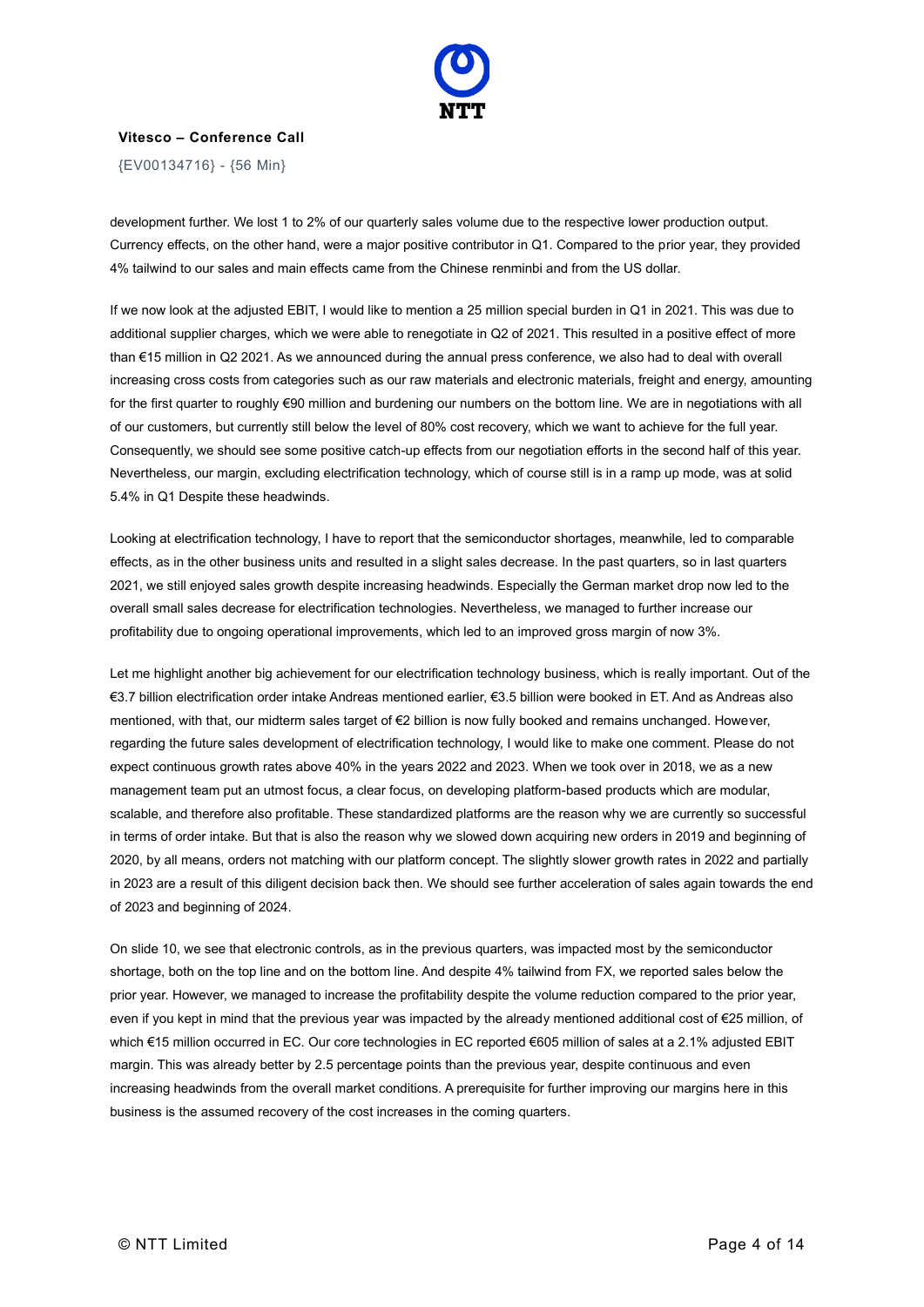

{EV00134716} - {56 Min}

On the next slide, sensing and actuation, however, is almost back to a double-digit adjusted EBIT margin in Q1, reflecting the fact that the semiconductor shortage had less impact on sensing and actuation. In our core technologies, we even achieved a 13.1% adjusted EBIT margin, which is up 3.8 percentage points compared to the prior year. Also, here I would like to refer to the cost increase of 25 million in Q1 2021. The share for sensing and actuation on that figure was in the range of around €10 million. In addition, we already saw some supporting impact from reimbursements for (00:16:59 unclear) in Q1 2022 of costs incurred in 2021. In any case, it was a very strong performance by the sensing and actuation business unit in Q1, especially in Germany and North America.

On the next slide, we now see contract manufacturing and the decline in contract manufacturing to €279 million of sales is fully in line with our plans even though it is inflated by 5% currency effects. As we already mentioned, during the year end call, also the adjusted EBIT margin went down to 3.3% due to bilateral price decreases with Continental. And you can expect that the margin will remain on a low level due to further additional bilateral productivity clauses which are reflected in our contracts which we have with Continental.

Let me now get to the cash flow on slide 13. In a challenging market environment, we generated a positive cash flow of €48 million in Q1. The prior year figures are still significantly influenced by spin-off effects and are not representative for our pure operational performance, as I already stated earlier. The main drivers for the positive free cash flow in 2022, despite the negative impacts from inventories, were our operational performance and the low amount of capital expenditure. In addition to our strict working capital management led to a lower cash outflow from working capital compared to the prior year. Despite our CapEx, at currently only 2.3% of sales, we expect the 6% of our full year guidance still as realistic, necessary, and also reasonable. That means the cash outflow from capital expenditure will increase in the coming quarters. Our financing cash flow reflects the positive cash inflow from our Schuldschein loan of €200 million which we were able to place at very competitive conditions in a very challenging market environment. Our positive free cash flow and proceeds from the Schuldschein loan consequently increased our cash position on the balance sheet to €857 million in Q1 from €614 million at the year-end 2021. We used the additional liquidity from the Schuldschein loan to reduce our incremental RCF from €250 million to €50 million in order to further diversify our financing mix. Our available liquidity increased slightly further compared to year end 2021 to a little less than  $\epsilon$ 1.7 billion. Looking at some further balance sheet KPIs, you can see the typical seasonality in the working capital. It is now roughly 1% above year end level at €437 million. We still see rather high inventory levels since we continue to stock material in order to fulfill the customer demand once the availability of semiconductors increases. Net debt ratio of minus 0.5 and our equity ratio of around 36% again demonstrate our continuous very solid balance sheet structure. Finally, let us take a look at our guidance now.

The most important thing first. We did not change the guidance for our financial targets. The first quarter went well, and we did not suffer material and sustainable effects from the war in Ukraine in our operations. Nevertheless, this war and the zero COVID policy in China further increase the uncertainties in the market and the likelihood of other disruptions in the supply chain, and, in addition, to the challenging status quo on the semiconductors. Therefore, we expect Q2 to be a rather difficult quarter and the second half of 2022 will determine how much of the lower volume in H1 we will be able to compensate. Anyhow, we want to cautiously confirm our guidance and leave it unchanged. In the end, the availability of semiconductors and the overall state of supply chains is and will be the limiting factors for Vitesco technologies in the market. However, we had to change the underlying market outlook of our guidance from 8 to 10% growth to now maximum 3 to 5% growth. The main revision had to be made in Europe where we now expect a growth of light vehicle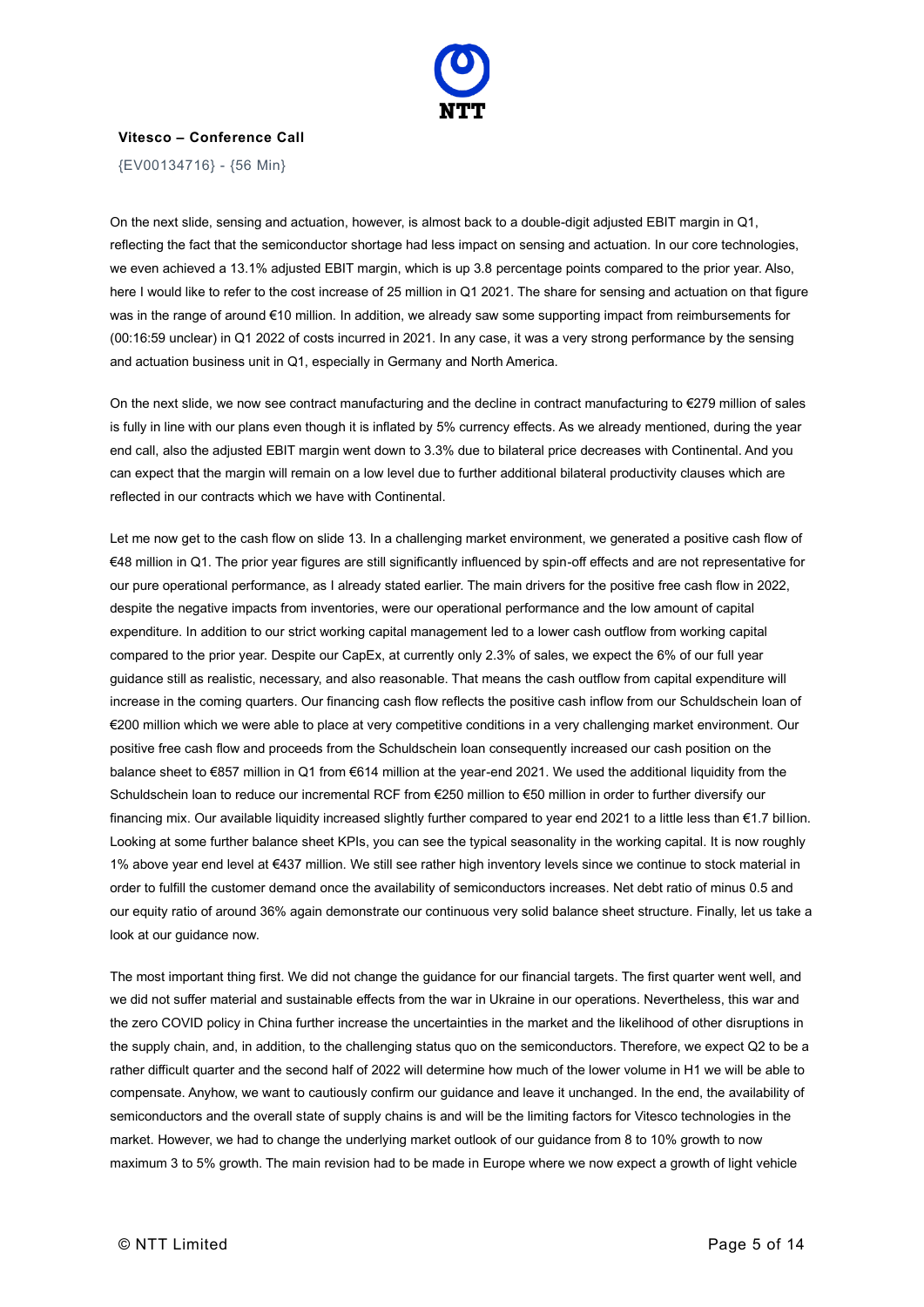

{EV00134716} - {56 Min}

production of 3 to 5%. And we also had to adjust our expectations for the Chinese vehicle production to minus 2 to 0%, also in North America now at 11 to 13% and the rest of the world we had to reduce our expectations for a stronger recovery of these markets as well. Nevertheless, since the worldwide semiconductor shortage is the most important restraining factor for us, we were able to change the market outlook without the need to touch our group guidance. Of course, tailwinds from currency and anticipated price increases are supportive. And with that, I have reached the end of my part of the presentation. Andreas and I are now looking forward to your questions and are happy to answer that. But first back to Heiko.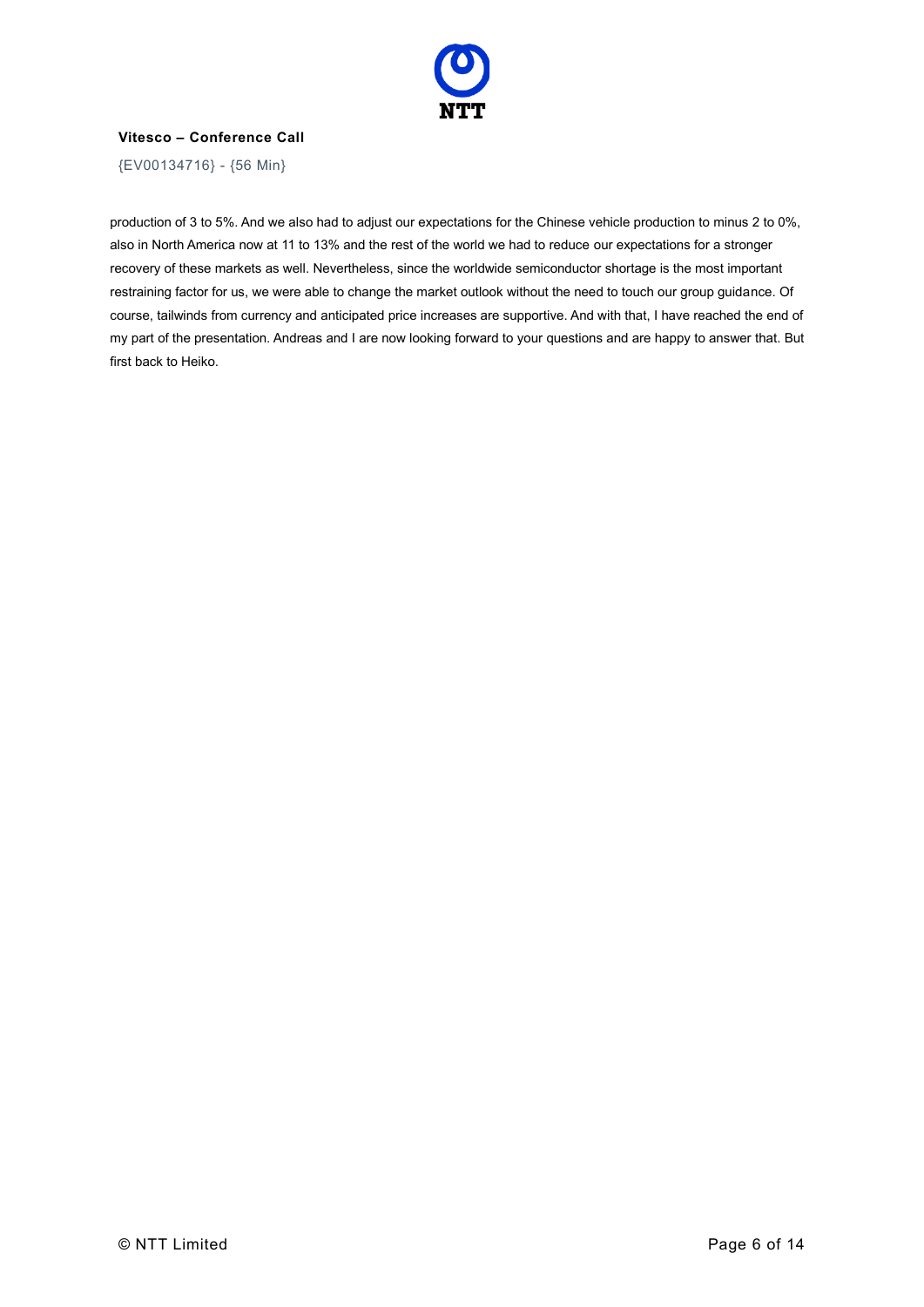

{EV00134716} - {56 Min}

# **Q&A**

#### **00:25:17 Heiko Eber**

Thank you very much, Andreas. Thank you very much, Werner. Ladies and gentlemen, as announced, we will now enter the Q&A part of today's session. We would like to offer, as always, all participants the opportunity to ask questions. That is why we kindly ask you to limit yourself to two questions. If time allows, you can, of course ask additional questions after going back into the queue. Operator, we are now ready to take on the first question.

#### **00:25:48 Operator**

Thank you. If you have a question for us, because please dial 01 on your telephone keypad now to the queue. Once your name has been announced, you can ask a question.

The first question is from Giulio Pescatore at BNP Exane. Your line is now open.

## **00:26:20 Giulio Pescatore (BNP Exane)**

Hi, morning, thanks for taking my question. The first one on the guidance. Because of the market outlook, the market outlook implies lower growth of about 4%. And probably even more if you adjust for regional exposure How are you able to compensate for this growth? You mentioned effects? You mentioned compensation for rising costs, maybe better out performance. Can you maybe give us a split of how much of that growth is being recovered in other ways? And when we go to the customer compensation, there appears to be a split within competitors. Some of them are describing negotiations as violent, some others as constructive. What are you seeing in terms of how the negotiations are going on your side? Thank you.

#### **00:27:05 Heiko Eber**

Thanks, Julio. So, I guess the first question would be for Werner on basically indicating how much of our keeping the sales guidance intact is contributed by FX and passing on material costs to the customers and how much we really can benefit from the still slightly growing market.

## **00:27:31 Werner Volz**

Yes, and thank you for that question. Well, number one, I think we kept our range for the original sales guidance for such reasons, from 8.6 to 9.1, which is a fairly broad range, in order to probably also have some flexibility. Number one, yes,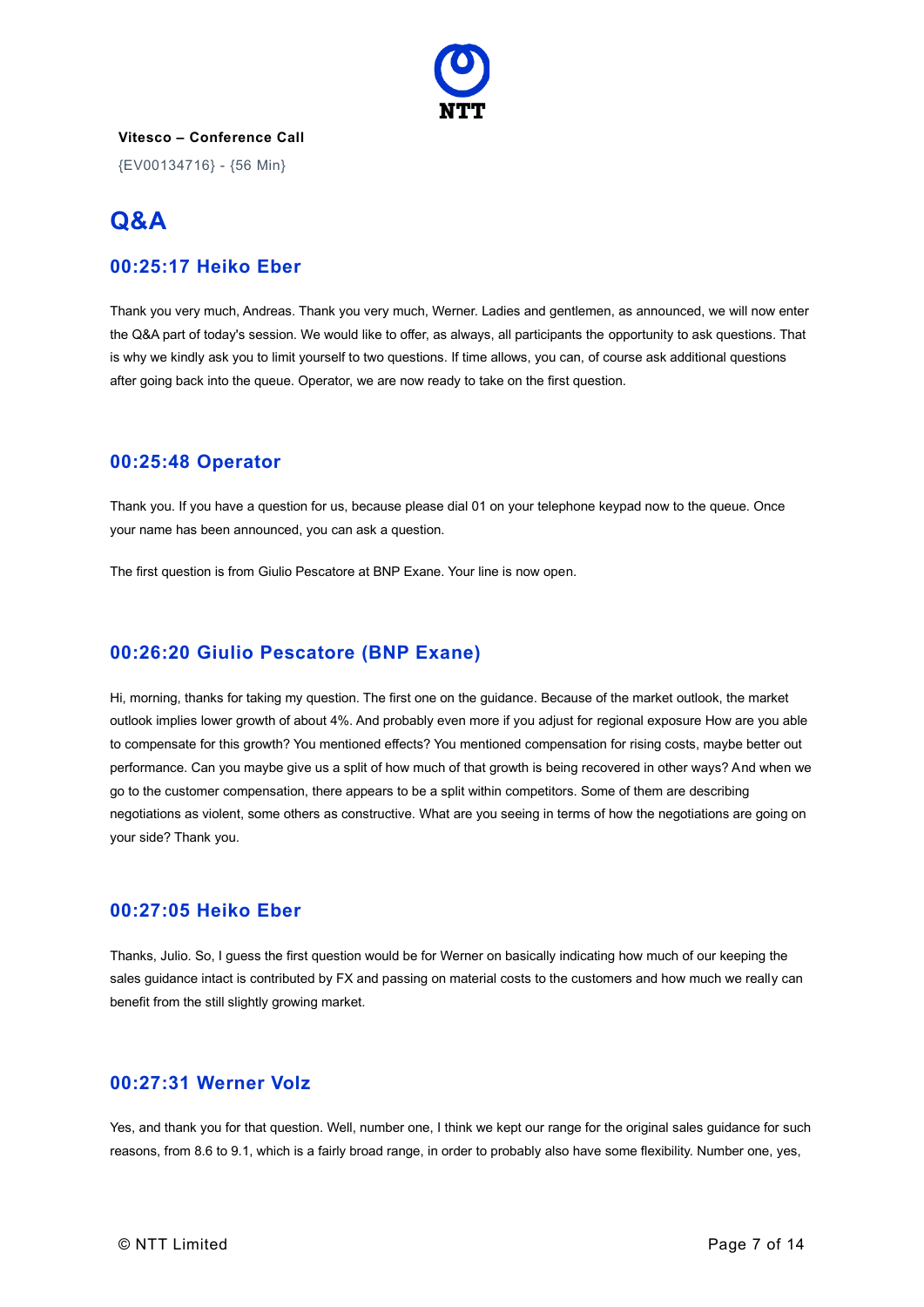

{EV00134716} - {56 Min}

we will see volume, lower volumes as we probably originally have anticipated. Nevertheless, we think that especially currency effects in the size, as we have seen them for the first quarter, will continue through the entire year. And on the other side, we reconfirm our assumption that we will be able to pass on at least 80% of these incurred cost increases, which are in a middle triple-digit range, as we stated earlier. We intend to pass on around at least 80% of these additional costs to our customers and negotiations right now, we are not at the 80% level yet, but we are confident that we will eventually get there.

#### **00:29:12 Andreas Wolf**

There, I can only repeat that because the second question was pointing directly in this direction. Yes, we are having discussions with all customers worldwide. Price increases are not so typical in the automotive supply industry, but with the circumstances we are in, material price, raw material price increases, semiconductor price increase, etc., we are confident as Werner just said, that we will achieve at least 80% of coverage means passing through those additional costs on our side to our customers means price increases. So I am quite optimistic that that will work.

#### **00:29:56 Giulio Pescatore**

Sorry, on that 80%, is that a one-off payment? Or are you trying to actually renegotiate the contract.

#### **00:30:03 Andreas Wolf**

We are basically, without going into too many details, basically repricing our products.

# **00:30:13 Giulio Pescatore**

Perfect. Thank you.

#### **00:30:23 Michael Jacks (Bank of America)**

Hi, good morning, Andreas, Werner, Heiko. Thanks for taking my questions. My first one is on EV order intake, where you have clearly had more success in winning RFQs versus your peers. Werner highlighted that scalability was a key underpinning here, which I guess suggests that pricing was a decisive factor? Do you believe that technical specifications had a major role? And how comfortable are you with the margin projections for these, when you do enter into start of production? That is the first question. And the second question is just on contract manufacturing. I appreciate the price increase element there. But if I look at the prospectus, I think you initially expected these revenues to reduce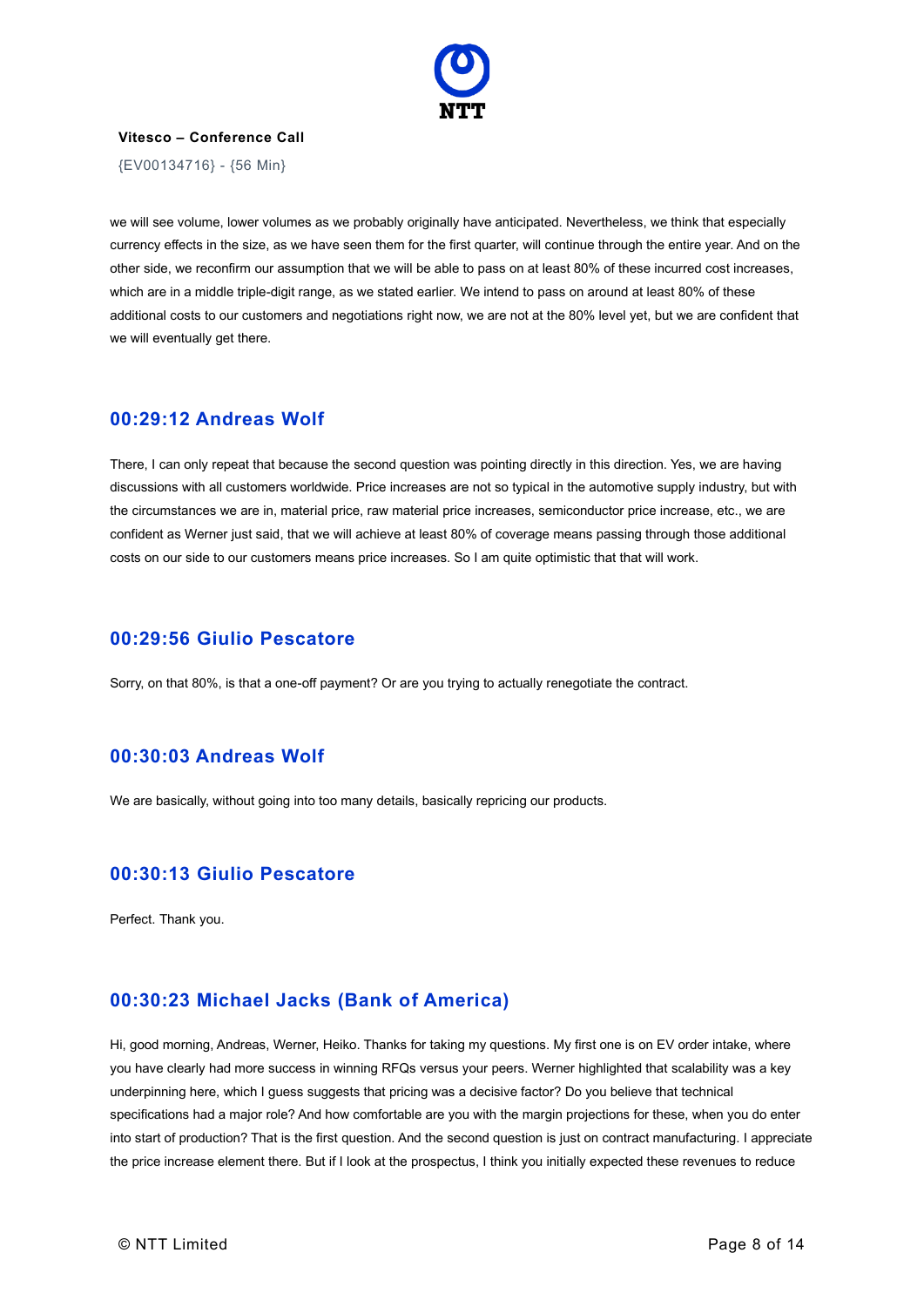

{EV00134716} - {56 Min}

by 50% by 2023. Is this still the case? And if so, is there a specific quarter when we should expect to see a step-down change in this? Thank you.

#### **00:31:23 Andreas Wolf**

Maybe, to your first question. Yes, I can confirm again, we were successful in getting all these orders in. I would not link that to technical specifications, in that sense, I would link that to our attractive technology and broad product portfolio. That was the reason why I mentioned that we have that order intake for all products, electric axles, where we were able to sell basically the fourth generation, inverters based on silicon carbide, battery management systems and so on. We have a fresh product portfolio. We invested heavily into innovations. We are modular. We are fast. We are competitive. And that also allows us to not only get those orders, but also be profitable on those orders.

#### **00:32:29 Werner Volz**

On contract manufacturing, again, yes, we will see lower profitability, as indicated due to our bilateral agreements with Continental. And that basically is neutral on a bottom line for both parties. But it continues to dilute all the KPIs on … well, it stops, or it reduces further dilutions. Coming to your question on sales. Again, yes, we still keep the old and original plan. And we can confirm that according to the current plan, we see a strong reduction in 2023. And you mentioned around 50%, I think that is the size which is fair to assume. With regards to a specific quarter, I think it will gradually move down. Right now, we have not focused yet on a dedicated specific quarter. That, of course, also depends on how fast eventually the production can be reduced next year. But overall, our target is to reduce sales for contract manufacturing by almost 50%.

# **00:34:20 Christoph Laskawi (Deutsche Bank)**

Good morning. Thank you for taking my questions. The first one will be on the order intake. Obviously, it was very strong in the recent quarters. With EV, still, it can be a bit lumpy. Could you comment please on the RFQs which are in the market and if we could expect further big order wins in the coming quarters or if in your view, the bigger projects are essentially done for this year, and we probably have to wait more towards 2023 in order to see same size tickets being allocated to you. And then, the second question will be on Q2. You already gave a statement in your press release on the volumes that you expect. Obviously, there is high volatility, China, most likely very weak. Could you comment on your expected margin development in Q2? In general, you have two factors, the price pass-throughs, which should be increasing in the coming quarter and then less volumes? Should we expect margins to be slightly down sequentially? Or could they even be flat to slightly up? Thank you.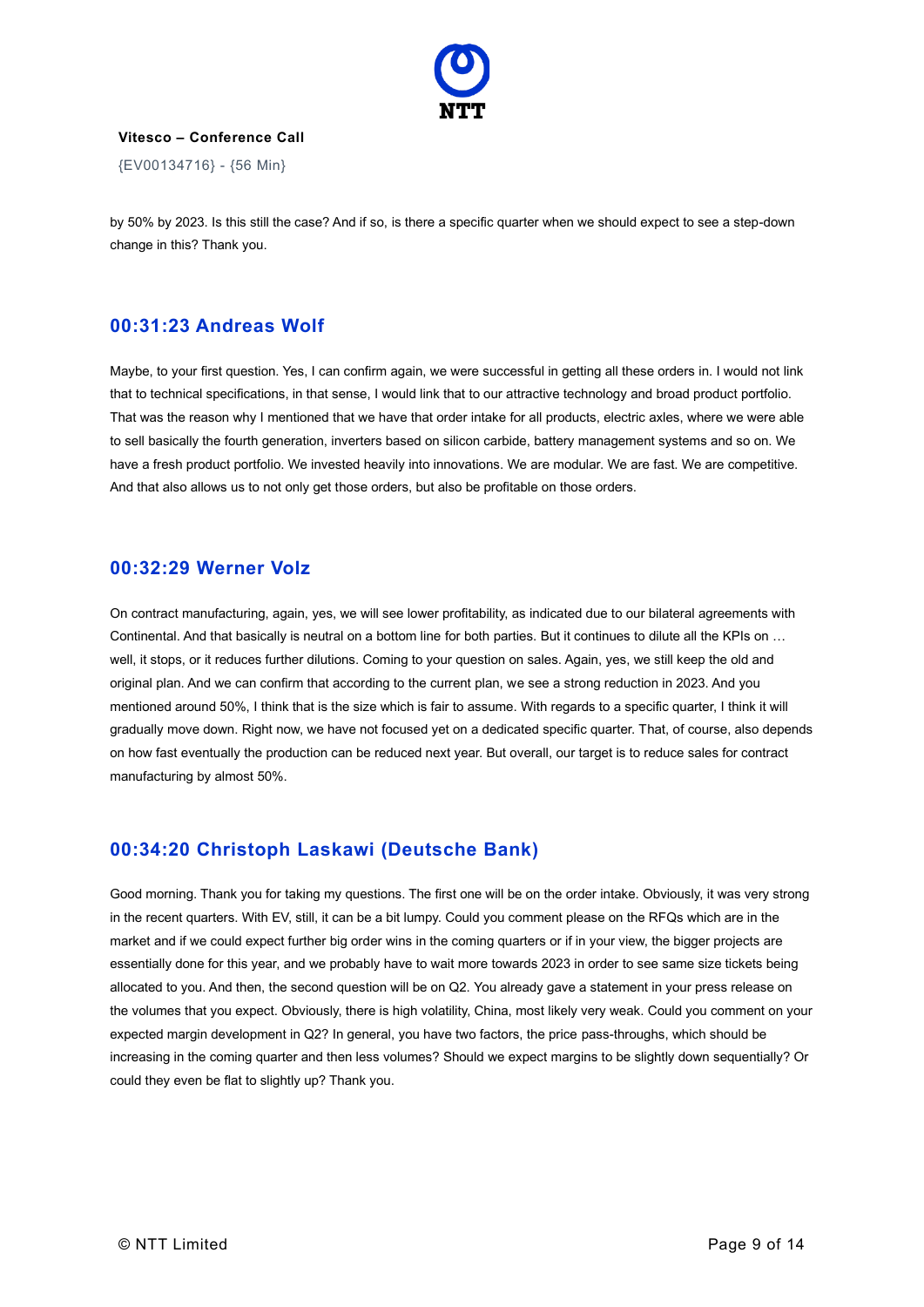

{EV00134716} - {56 Min}

#### **00:35:31 Andreas Wolf**

I would take your first question with regard to order intake. So, if I would simplify your question: you asked, is the game now over and we have to wait for 23 for the next big orders? Or can we expect further major orders? And, how can I say, I would more go to the second, to the latter one, we can expect further major orders. It is running well, currently, for us. I do not want to disclose everything, I always need to throw something new in. But it is not that the order books are now full and we closed them. You can expect further nice information around this topic.

#### **00:36:26 Werner Volz**

Okay, with regard to the second question. We expect a challenging second quarter, definitely, coming from the overall lockdown situation mainly in China. And that will have some effects on our top line. And it also will impact our bottom line. We should not expect similar margins as we realized them in Q1, in Q2. Nevertheless, moving forward, right now we expect that we can catch up for these drops in Q2 in the second half. And we also expect to see some positive effects from the recovery on charges coming from the cost increases, which we try to apply over proportionally or higher, of course, since we are not at the 80% level in the first quarter, and we want to achieve the 80% level overall, we should see a positive effect coming from these charges, which eventually also cover retroactively our effects and … I hope that that answers the question. So, on the sales side, again, we should see negative impacts on lower three-digit million-euro amount, and that of course, will cause impacts on our margin effects again, but right now the logic is to recover for that in the second half.

#### **00:39:16 Jose Asumendi (JP Morgan)**

(Poor audio quality) Two questions please. First on the orders. Excellent numbers. Could you talk a little bit more about which platforms, maybe, you know, OEMs simply (00:39:30 unclear) Second, R&D what time in the year or quarter do you think R&D will be coming down on an absolute level for the company. And then three, with regards to China, can you talk a little bit about the situation in China and maybe past two or three weeks, is it getting better versus a month ago? Or is it unchanged? Thank you.

#### **00:40:07 Andreas Wolf**

Yes, hello, José, good morning. Thanks for your questions. The audio quality was not so good, but I think the first question went in the direction of which platforms, OEMs, we have won with the orders. Unfortunately, we cannot always disclose the customer names. We did that in the case of HMG, where we won the electric axle, the EMR4 as we call it, but other customers are a little bit hesitant therefore, we use descriptions like an American customer, or a global customer, and so on, and more we are not allowed to do. That always has to be aligned with the customers. But what I said before, the orders, which are coming across the world, and the orders are across all platforms, all products, and that makes me really happy. I don't know whether that was directly linked to your second question, José to the to the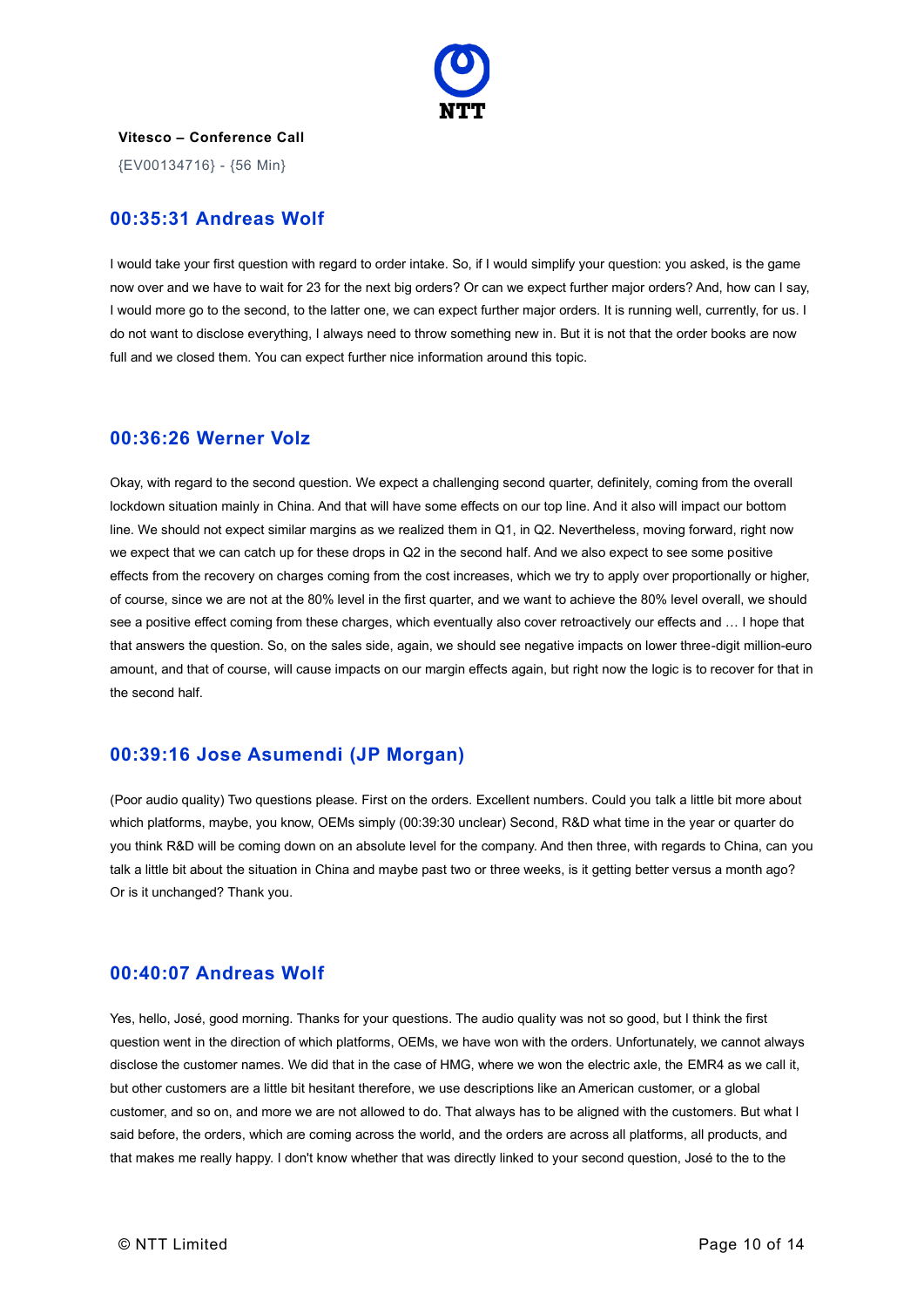

{EV00134716} - {56 Min}

R&D sites, quote, the R&D levels come down? In principle, yes, because if we look to our strategy that was mentioned by Werner Volz, that we strongly focus on platforms, then you have basically 60, 70% or so invest of the R&D, the engineering effort into the platforms and only 30 whatsoever percent on the customer side for added patience, software, etc. and that will, over time, help us to reduce in percent of sales, whatever the KPI is, to reduce the R&D costs. That's the big idea, the big concept we had when two or three years back, also that was mentioned, we were sitting down and saying we cannot specifically develop for customers. We have to take out of very intelligent modular approaches, off the shelf, the specific pre-developed items. If not, then we will not be able to control R&D. So, to be short, yes, we expect R&D step by step, in percent of sales, to come down. And the last one was around China, maybe Werner wants to comment on that.

#### **00:42:54 Werner Volz**

On China, I think we suffered a very bad month of April. Probably to not hide that situation now in May and also with the call offs for June, we already see a slight improvement. And with that, I think ought to be, careful with my statement, but I would assume that the worst is behind us. And the month of May and June already should go back and come back to normal. Is that okay, Jose?

#### **00:43:44 Jose Asumendi**

Just going back to the R&D, the R&D peaking, it will be 22, 23, what do you think does the R&D expenditure peak for the year?

#### **00:43:56 Andreas Wolf**

Sorry, Jose, I couldn't understand, or we couldn't hear you.

#### **00:44:02 Jose Asumendi**

sorry. The research and development costs. In which year do you think they peak? Do they peak in 2022? Or do they peak maybe next year?

# **00:44:16 Andreas Wolf**

Well, we do not guide on R&D in general. But, just as a general remark, we try to stick with our absolute R&D numbers at the moment as we had it, because we are still in the transformation process. So, we are still shifting resources from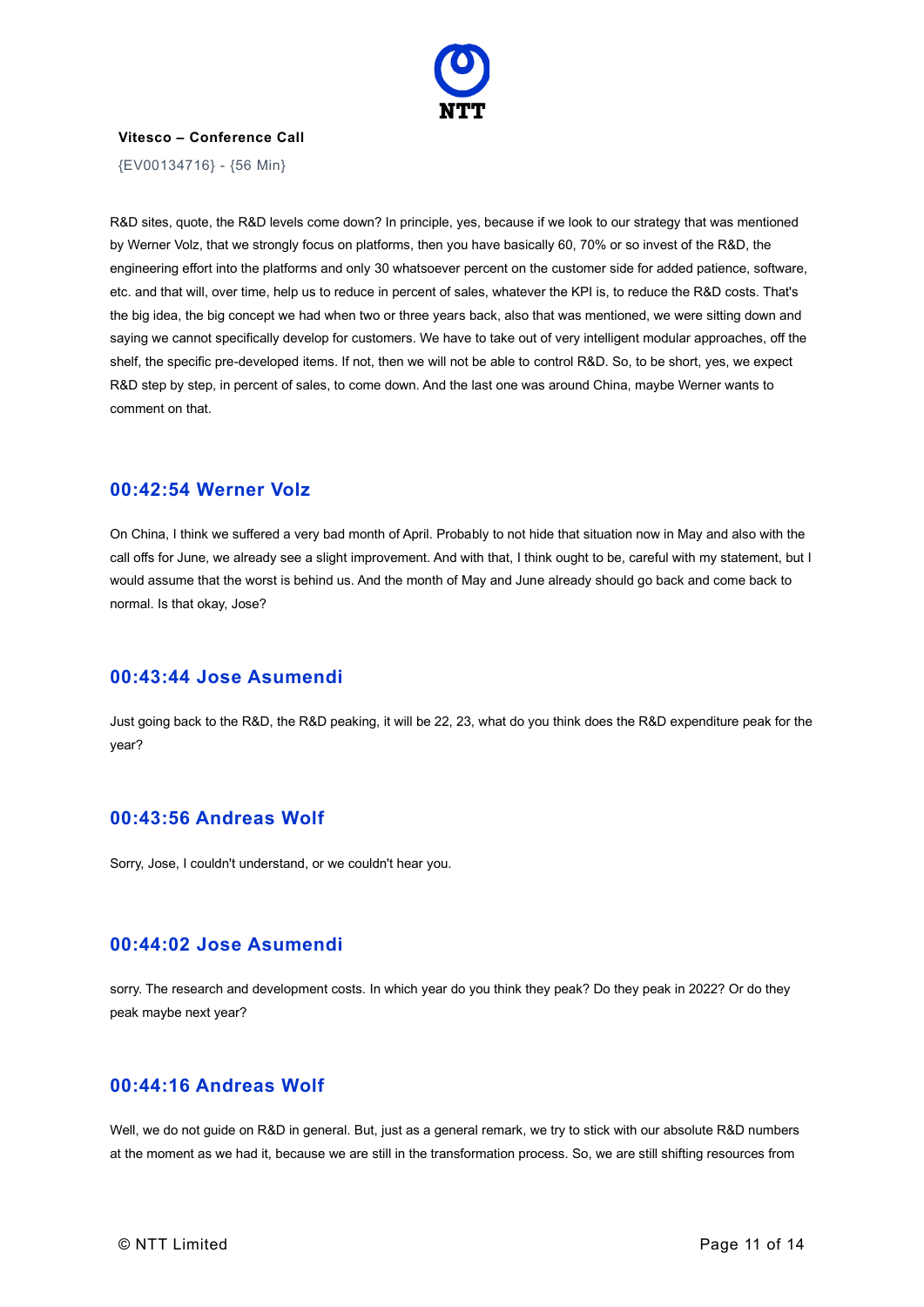

{EV00134716} - {56 Min}

old business into the new business. However, if we continue to see this over warming order intake that eventually, of course will lead to the fact that we then also have to increase, at least in absolute terms, whether that is then also in percentage of sales, but in absolute terms, our R&D efforts. Is that, okay, Jose?

#### **00:45:25 Jose Asumendi**

Thank you very much.

# **00:45:41 Philipp König (Goldman Sachs)**

Yes, thank you very much for taking my questions. My first question is just sort of on the state of the electric powertrain markets. When you are competing for the RFQs today, and maybe you are comparing that to 2, 3, 4 years ago, do you feel the market is more competitive, less competitive? Are you seeing same other companies that you are competing with? Has anything changed in terms of the negotiations with the OEMs? Any sort of commentary there would be great. And then my second question is just on the semiconductor shortage. What are you seeing today? Is your view still that we are seeing improvements in the second half of the year and then a gradual improvement as we approach 2023? Has that changed at all, from your view from the full year earnings? Thank you very much.

#### **00:46:31 Andreas Wolf**

Hello Philip. I will answer both questions. Maybe starting with your second one, my view is still unchanged. I would already see a slight improvement second half of this year 2022. And the more we go into 23, we should come back to a more normal situation. So that view did not change, because we, as explained in other rounds, we see that capacity is extended, we see the feedback of the coverages for 23 or the second half of this year, that all will lead to an improvement of the overall situation. Now to the e-powertrain markets. Yes, there is an acceleration. First of all, there is an acceleration, because we see, looking to the next years, that the BEVs will have a significantly higher share than we originally thought, and 'we' is the whole industry. And also, typically market databases like IHS see now a significantly higher share of BEVs. This leads to this huge order intakes and contracts and RFQs in the market. But I would repeat that there are not so many big suppliers in the market like us. So that, yes, due to the size of those possible orders, there is strong competition. But we are not fighting against hundreds of competitors or 10 or 15. It is a handful of known competitors. And due to the fact that we were able to base all the order intakes we have reported so far on our platforms, we are also competitors and have positive margins on them.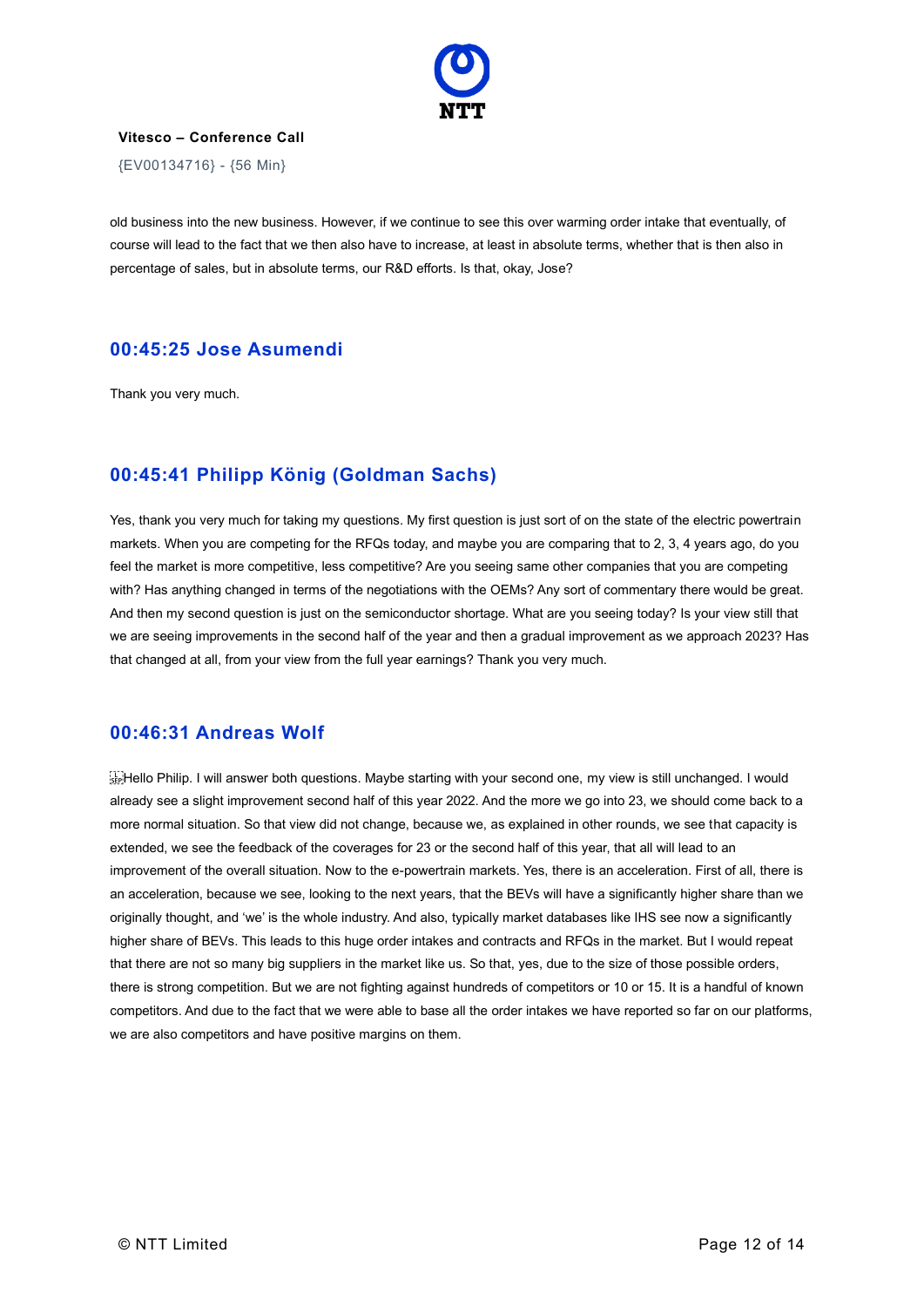

{EV00134716} - {56 Min}

## **00:48:43 Sanjay Bhagwani (Citi)**

Thank you, gentlemen for taking my question as well. First of all, congratulations for the new orders. Especially in battery management system. It is a big and very impressive. So, I have got two questions as well. My first one is, now that basically you are fully booked to achieve these 2025 ET revenue target of 2 billion. And you also confirm that the activity is still quite strong. When do you think you will realize these midterm targets? Because if you, like, whatever orders you receive in the next couple of quarters or next three, four quarters are still likely to be recognized as revenue in 2025. So that is my first question. And my second question is on the pricing and pass through of these electrification contracts. So, just wanted to have a view on let's say, the prices of these electronics components continue to rise. So, my question is like, how is the past through on these new contracts decided? Is there any difference? If you can provide any color on that, like if there are any prices, let's say, 10% higher next year. And so how does that reflect on a product which is just starting production in 2024, for example?

#### **00:50:19 Andreas Wolf**

Very good question. Maybe I will start with the second one. So, first of all, new contracts, new orders are based on the new cost situation. And it is clearly outspoken if, for whatever reason, the market will come down and the prices for components come down, then obviously, that will have an impact on the prices. But we are not quoting, I want to be very precise, we are not quoting with old material prices, we are quoting based on the current know how, the current price level, so that we do not have the problem when this product will be produced in 24 or start of production that we then have to renegotiate the price level. It is already built in. So, this is somehow protecting obviously our bottom line. Back to your first question. Yes. I also mentioned that the sales target for the business unit Electrification Technology of 2 billion, is now fully booked. And yes, if you make your mathematics, you might ask yourself, is it not even overbooked? Can numbers be higher, etc. I did not have the time to register all this properly, so far, but we will do so when we have our next capital market day in October. And we will certainly talk about what this order intake means for the midterm outlook. Talking about one specific business unit like electrification technology, or the overall sales, we will see for Vitesco Technologies. So I ask you for a little bit of patience. I know it is long until October, but probably we will have some news here.

#### **00:52:22 Sanjay Bhagwani**

Thank you. I have actually got a follow up on the first one, if I may. So, I understood that you basically take into account the current material prices? And also, is there a pass through, let's say, if material prices next year are, let's say 5%, higher than those ordered in 24, they still go on the same price right now? Or is there some flexibility there, of passing this through?